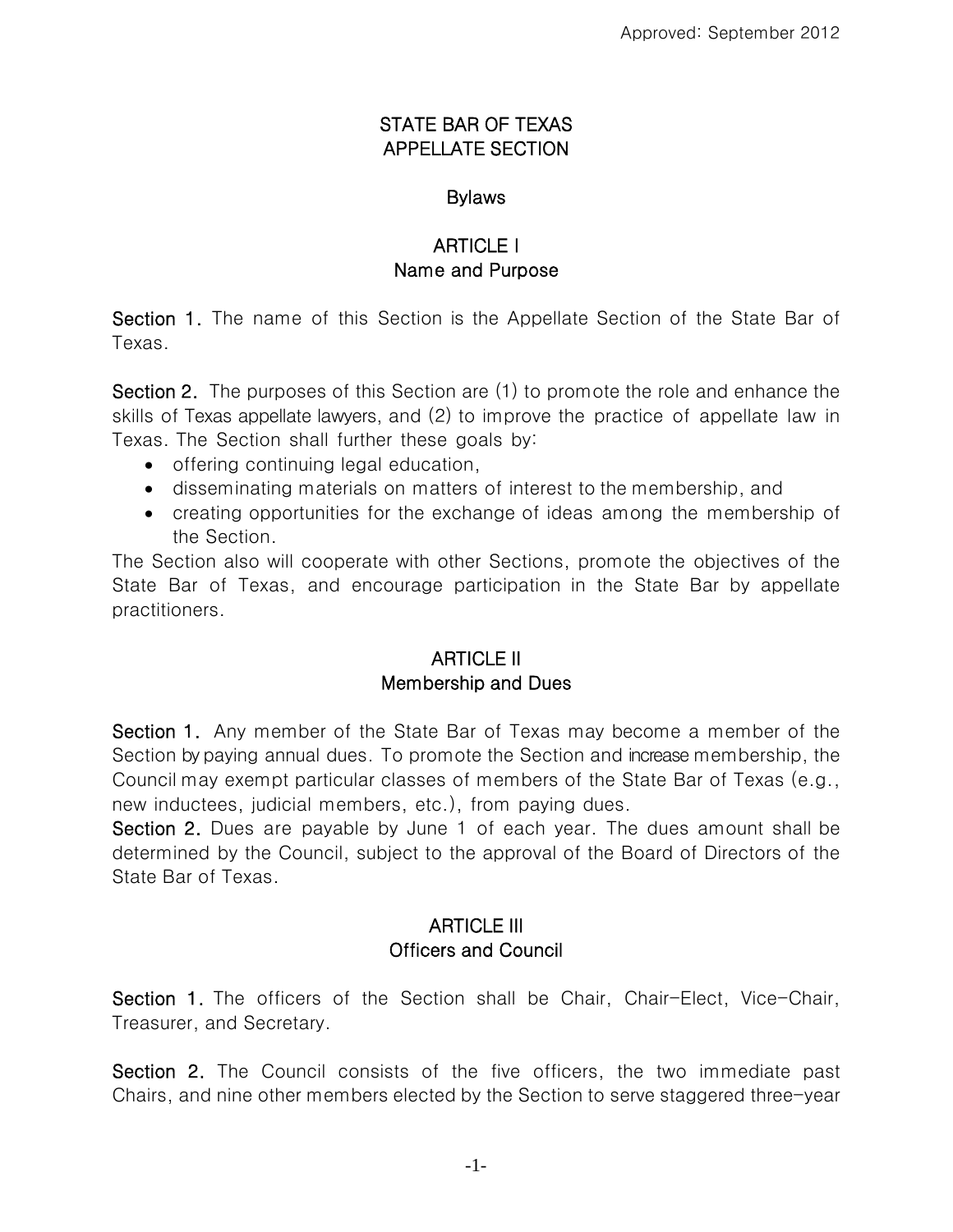terms. Each member of the Council shall cast only one vote on Council actions. Non-voting ex-officio members of the Council shall include the President and President-Elect of the State Bar of Texas, the State Bar Board Advisor assigned to the Section, the Alternative State Bar Board Advisor, and the editor of the Section's Newsletter.

### ARTICLE IV Duties and Power of Officers

Section 1. The Chair shall preside at all meetings of the Section and the Council. If the Chair is absent, the Chair-Elect, then Vice-Chair, in that order, shall preside. At each Annual Meeting of the Section, the Chair shall present a report of the work of the Section for the preceding year. The Chair shall appoint the Chairs and members of Committees of the Section to serve during the Chair's term. The Chair shall plan and supervise the Annual Meeting of the Section, subject to the direction and approval of the Council. The Chair shall oversee the performance of all activities of the Section, keep the Council informed, and carry out its decisions. The Chair shall perform other duties designated by the Council.

Section 2. The Chair-Elect shall aid the Chair in the performance of responsibilities at the request of the Chair, and execute the duties of the Chair when the Chair is unavailable. The Chair-Elect shall perform other duties and have other powers designated by the Council or the Chair.

Section 3. The Vice-Chair shall advance the purposes of the Section, in consultation with the Chair and other officers of the Section. The Vice-Chair shall aid the Chair and the Chair-Elect in the performance of their responsibilities. The Vice-Chair will perform other duties and have other powers designated by the Council or the Chair.

Section 4. The Treasurer shall maintain all financial records of the Section and collect, receive and account for the funds of the Section. This includes maintaining the Section's bank accounts, making deposits, writing checks, and preparing a financial report for the Annual Meeting of the Section. The Treasurer shall maintain the financial records so that they can be made available for inspection by any Section officer, upon reasonable notice. The Treasurer is authorized to hire a bookkeeper to do accounting for the Section, and may engage an auditor to prepare a financial report, if necessary. The Treasurer shall make a monthly report to the accounting department of the State Bar of Texas, which shall include copies of the Section's bank statement, canceled checks, deposit slips, and check register. The Treasurer shall prepare and submit to the State Bar Executive Director by July 15 each year a complete financial report for the preceding fiscal year ending May 31, which shall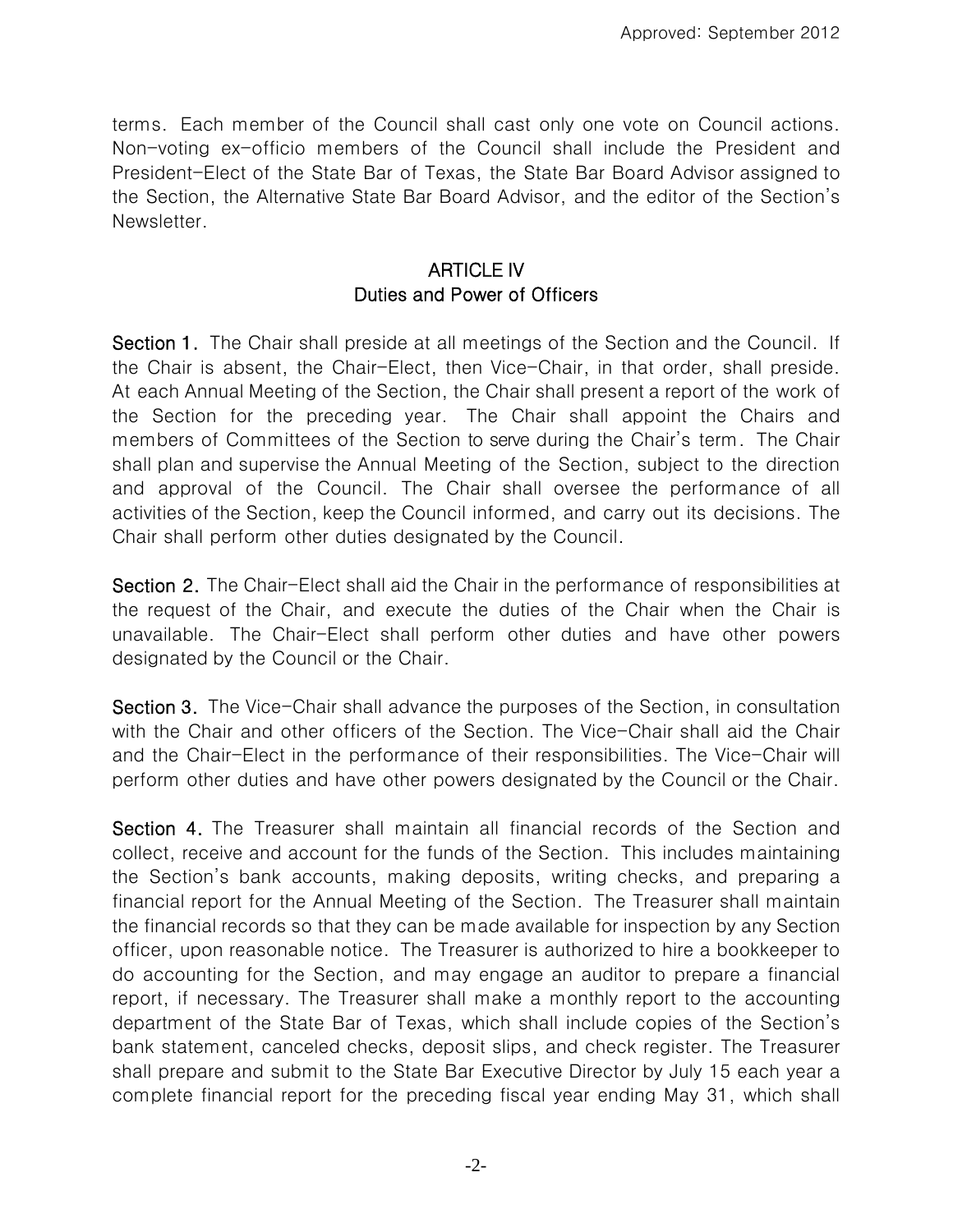include a balance sheet and income statement, and a section budget for the current fiscal year. The Treasurer shall instruct the Section's depository to provide directly to the State Bar a duplicate of the bank statements, canceled checks, and deposit slips. Any expense incurred in providing duplicates to the State Bar shall be borne by the Section.

Section 5. The Secretary shall be the custodian of all books, papers, documents, and other property of the Section, and shall keep a record of all meetings of the Section and of the Council, whether assembled or acting under submission. The Secretary shall assist the Chair in the preparation of the Section's annual report submitted in the Spring of each year for publication in the Texas Bar Journal, describing the activities and plans of the Section. In conjunction with the Chair, as authorized by the Council, the Secretary shall attend generally to the business of the Section.

# ARTICLE V Duties and Power of Council

Section 1. The Council shall have general supervision and control of the affairs of the Section, subject to the provisions of the State Bar Act, the State Bar Rules, the policies adopted by the Board of Directors of the State Bar of Texas, and these Bylaws.

Section 2. No payments of money shall be made without the Council's authorization, and the Council may not authorize the Section to enter into contracts obligating the Section for more than one year. For amounts of \$1,000 or less, the Chair can give authorization on behalf of the Council. Amounts over \$1,000 must be approved by the Council, either at a meeting of the Council, by conference call, by mail, by e-mail, or by fax.

Section 3. All binding actions of the Council shall be by majority vote of those voting, provided that a quorum of not less than six voting members are present when any meeting is convened. Members of the Council may vote in person, by conference call, by mail, by e-mail, or by fax, within a reasonable time prescribed by the Chair.

Section 4. The Council shall meet at least four times during the term of the Chair, and as often as the reasonable needs of the Section require. Reasonable advance written notice of meetings shall be given to all members of the Council by the Chair or the Secretary.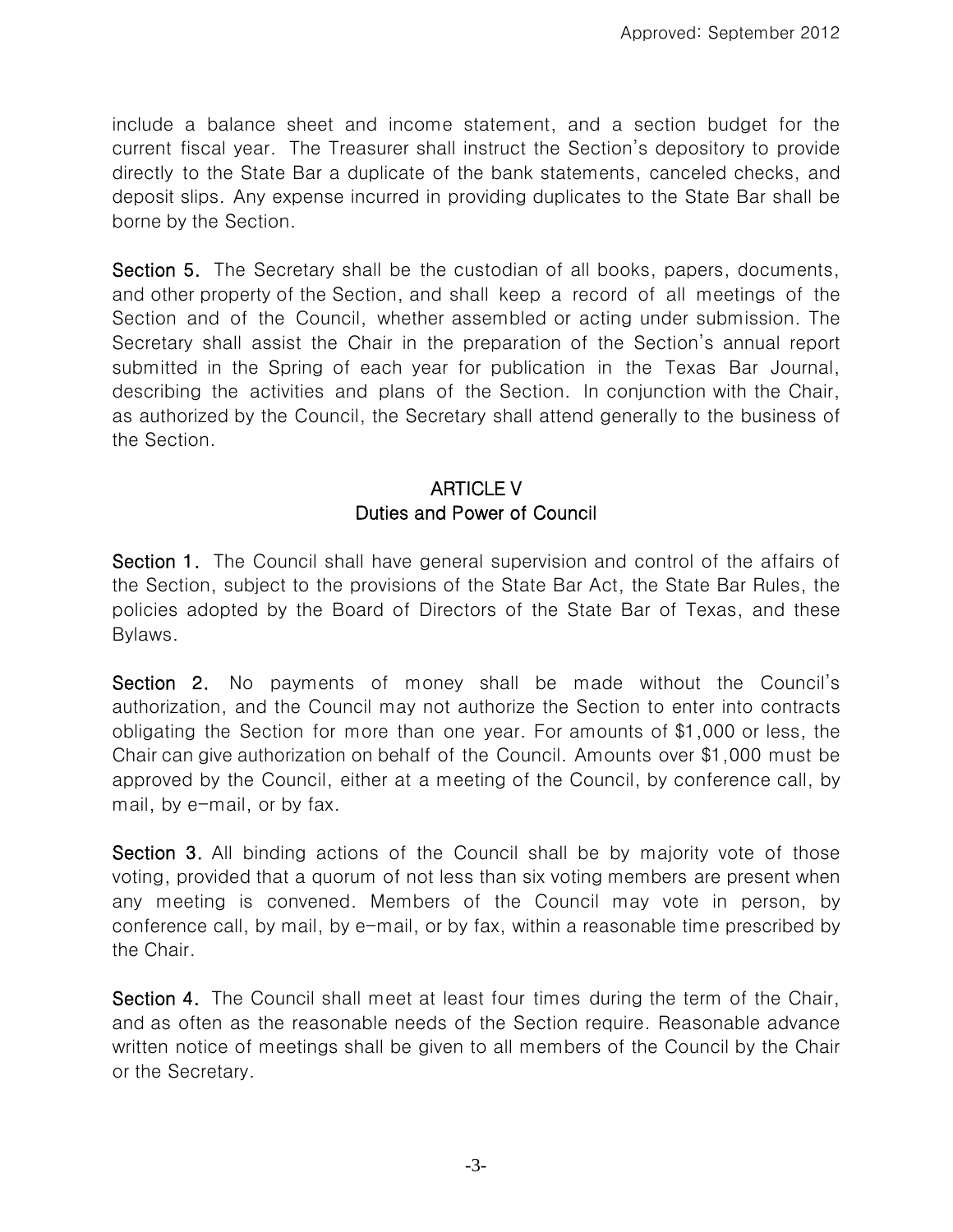Section 5. The Council shall appoint an Editor or Co-Editors of the Section's Newsletter to serve up to a three-year term. Before filling a vacancy or appointing new Editors, the Council shall solicit applications from Section members. Editors shall serve at the pleasure of the Council. The Council shall approve the form and general substance of the Section Newsletter.

### ARTICLE VI Meetings of the Section

Section 1. The Annual Meeting of the Section ordinarily is held during the State Bar of Texas Advanced Appellate Course, but may be held at any place and time chosen by the Council. The program for the Annual Meeting may be arranged by the Council.

Section 2. Special meetings of the Section may be called by the Chair, upon approval of the Council, at a time and place determined by the Council. Reasonable notice of any special meeting shall be given to all Members of the Section.

Section 3. The Members of the Section present at any meeting shall constitute a quorum for transacting business.

Section 4. All binding action of the Section shall be by majority vote of the Members present.

The Annual Meeting shall be governed by Robert's Rules of Order, unless otherwise provided in these ByLaws.

Section 5 The Council has authority to act for the Section in matters coming before the Section between Annual Meetings of the Section.

Section 6. The Council may direct that a matter be submitted to the Members of the Section for written vote. The Members of the Section may vote upon such submitted proposition by tendering their vote to the Secretary, in writing, with their signature, within a reasonable time prescribed by the Council. For purposes of this Section, an electronic transmission, including email, with the name of the sender shall constitute a signed writing of the Member. The Secretary shall record in the minutes of the Section the text of the proposition submitted, that it was submitted to all Members of the Section in writing without a meeting, and the vote. Binding action of the Section shall be by a majority of the votes received in accordance with the provisions of this section. Ballots may be transmitted by mail, fax, electronic mail, including email, or any other reasonable and reliable means.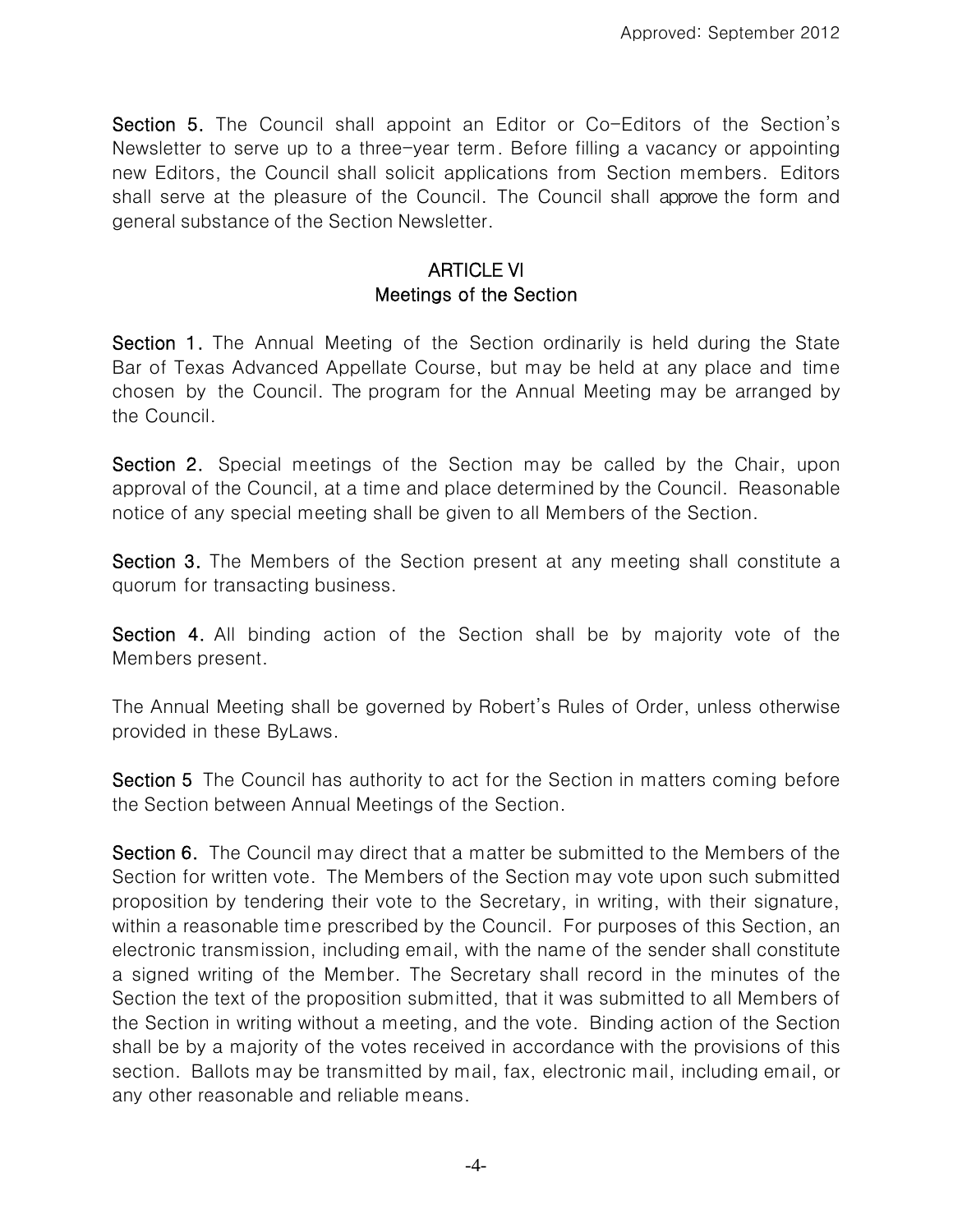### ARTICLE VII Elections

Section 1. The officers, other than the Chair, shall be elected by a majority of the members voting at the Annual Meeting of the Section. They shall serve one-year terms, beginning at the adjournment of the Annual Meeting at which they are elected, or until their successors have been elected and qualified. The Chair-Elect shall become Chair upon adjournment of the Annual Meeting.

Section 2. Three Members of the Council, other than the officers of the Section, shall be elected by a majority of the members voting at the Annual Meeting of the Section. They shall serve three-year terms, beginning at the adjournment of the Annual Meeting at which they are elected and qualified.

Section 3. No non-officer Member of the Council who has served a full term may be elected to a successive term as a non-officer Council Member or as an officer of the Section until at least one year has elapsed since that Member left the Council.

Section 4. Before each Annual Meeting of the Section, the Chair shall appoint a Nominating Committee consisting of three members: (1) one of the two immediate past Chairs; (2) one non-officer Council member; and one non-Council member of the Section who is not a candidate for a position on the Council. That Committee shall report nominations for the officers and other Council Members at the Annual Meeting. No nominees shall be reported to the Section unless they have agreed to serve if elected. Other nominations may be made from the floor at the Annual Meeting, if the nominee has agreed to serve if elected.

#### ARTICLE VIII Succession of Officers and Vacancies

Section 1. The Chair-Elect shall automatically assume the office of Chair at the end of the Annual Meeting unless prevented by death or disability, or refusal to act as Chair. The Chair shall serve a term of one year.

Section 2. In the event of death, disability, or refusal of the Chair to serve during the term, the Chair-Elect shall perform the duties of the Chair for the remainder of the Chair's term or disability.

Section 3. In the event of the death, disability, or refusal of the Chair-Elect to serve during the term, the Vice-Chair shall perform the duties of the Chair-Elect for the remainder of the Chair-Elect's term or disability.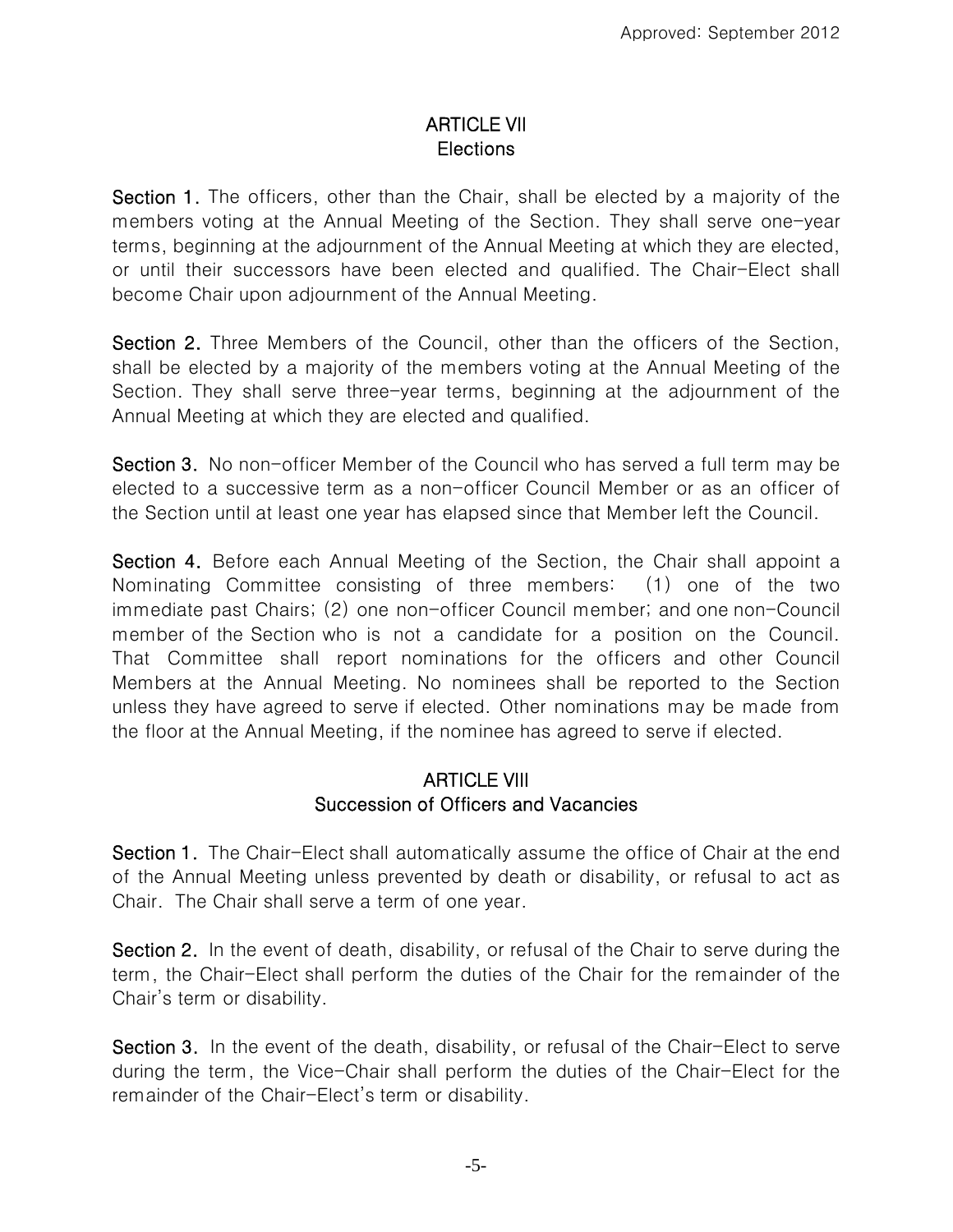Section 4. In the event of the death, disability, or refusal of the Vice-Chair to serve during the term, the Treasurer shall perform the duties of the Vice-Chair for the remainder of the Vice-Chair's term or disability.

Section 5. Between Annual Meetings of the Section, the Council may fill vacancies in its own non-officer membership, or in the offices of Treasurer or Secretary. Members of the Council and officers selected in this manner shall serve until the close of the next Annual Meeting of the Section. The remainder of any Council Member's unexpired term shall be filled by election at the next Annual Meeting, as provided in Article VII of these Bylaws.

Section 6. At the end of the term in office as Chair, the immediate past Chair shall serve as a member of the Council for the next two years.

Section 7. If a member of the Council is not acting in the best interests of the Council, that member may be removed from office during the term of office by a vote of no less than two-thirds of the members voting. In the event of such a removal, the provisions of Sections 1-5 of this Article shall apply.

## ARTICLE IX **Committees**

Section 1. Unless otherwise provided in these Bylaws, all Committees shall be appointed in accordance with the provisions of Article IV, and any Member of the Section, including members of the Council, may serve as a Committee Chair or as a member of a Committee.

Section 2. Committees shall be appointed as needed.

#### ARTICLE X Miscellaneous Provisions

Section 1. The fiscal year of the Section shall be the same as that of the State Bar of Texas.

Section 2. No salary or compensation shall be paid to any officers of the Section, members of the Council, or members of a Committee for their professional services or time. Officers, members and ex-officio members of the Council, Committee Chairs and persons whom the Chair has requested to attend a Council meeting shall be reimbursed for expenses reasonably and necessarily incurred on behalf of the Section by submitting requests and receipts to the Treasurer.